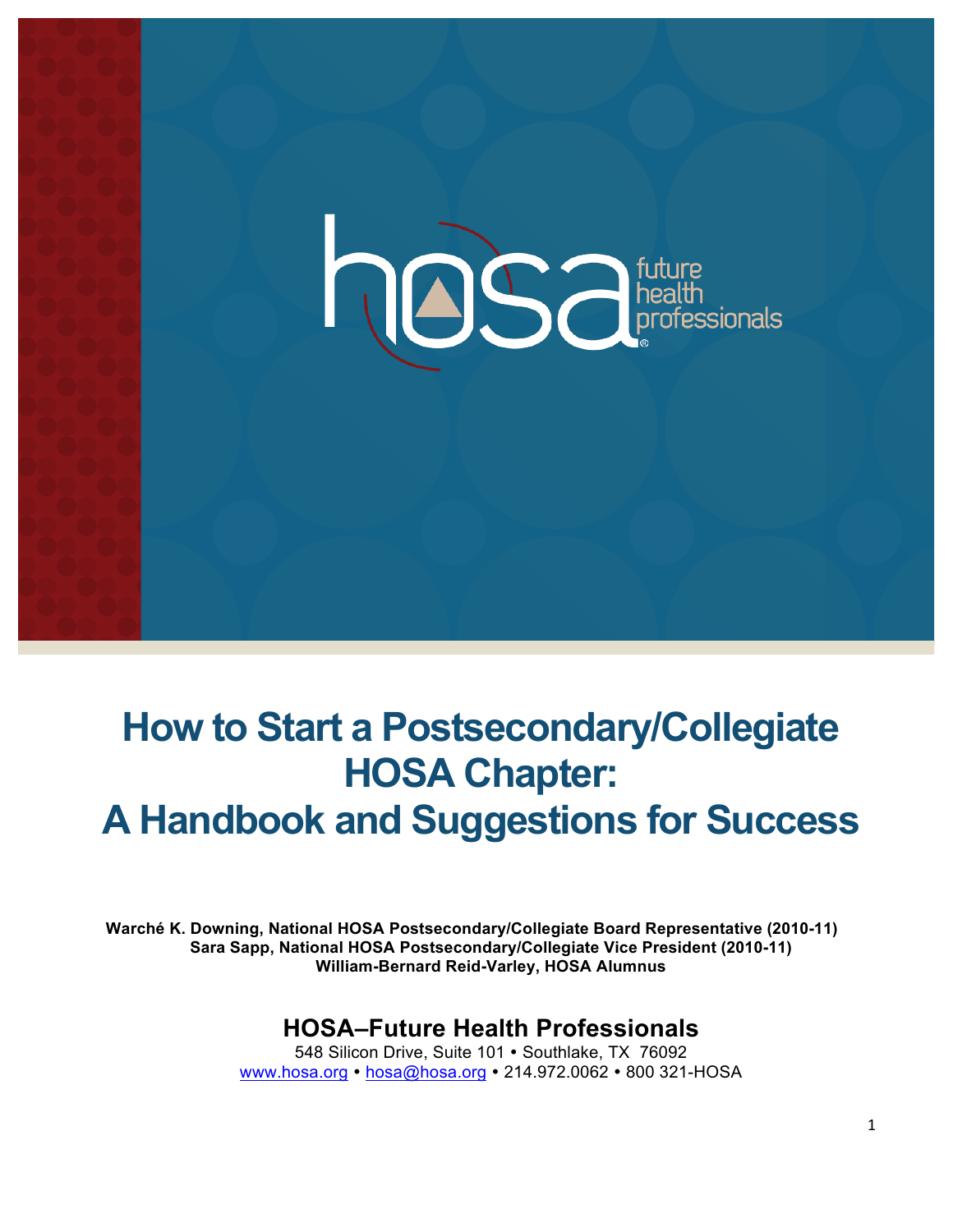## **TABLE OF CONTENTS**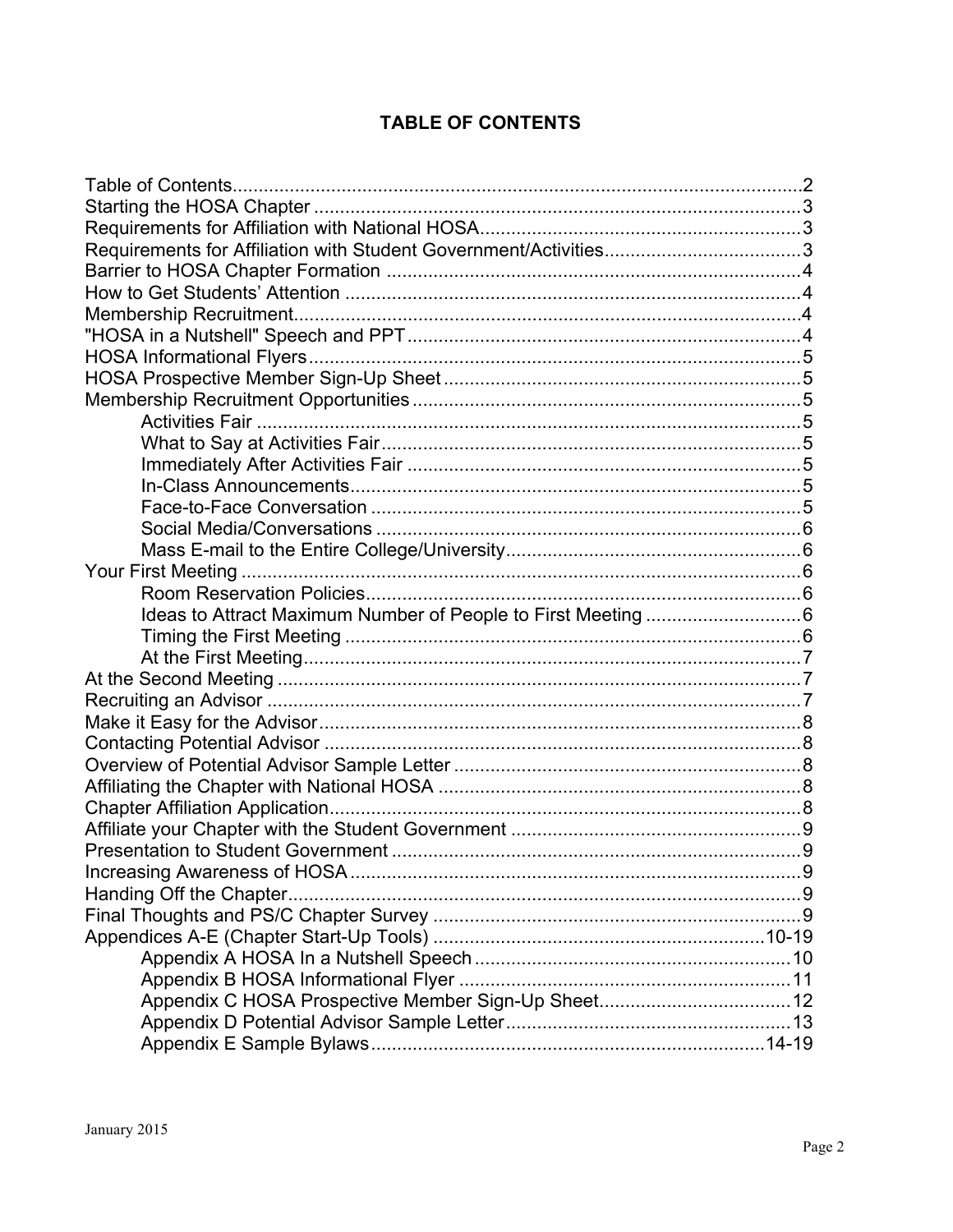## **Starting a Postsecondary/Collegiate HOSA Chapter**

As a chapter start-up leader, you have a valuable opportunity to create an exceptional student organization at your respective university. You can lead the chapter in a direction that clearly supports the purpose of HOSA.

HOSA–Future Health Professionals is indeed 100% health; however, you should not limit your chapter only to pre-health majors. HOSA also benefits those still considering whether or not to pursue a health career, and HOSA membership can help them decide. College students change their majors often. However, regardless of their major, they can still find opportunities and success within HOSA.

Consult this manual and your school's new student organization start-up tips to help ensure an efficient and successful chapter affiliation process.

Most colleges and universities require the following in order to create a new student organization:

- Complete constitution (provided in this manual)
- Faculty/Staff Advisor
- Members
- Approval by student government or by another governing body

## **Starting the HOSA Chapter**

- Two separate processes:
	- o Affiliate your chapter with National HOSA and your HOSA state association
	- $\circ$  Affiliate/register your chapter through your school's new student organization process

## **Requirements for Affiliation with National HOSA**

- At least five active (dues-paying) members
- A faculty/staff advisor
- Chapter Bylaws (Appendix F)
- Complete Online Chapter Affiliation Application
- Consult your state advisor for any additional state-specific affiliation requirements

## **Requirements for Affiliation with Student Government/Activities**

- Different levels of affiliation, each level presents its own:
	- o Benefits
	- o Requirements
	- o Deadlines
- Consult your student government to find the level of affiliation, which will meet your chapter's needs.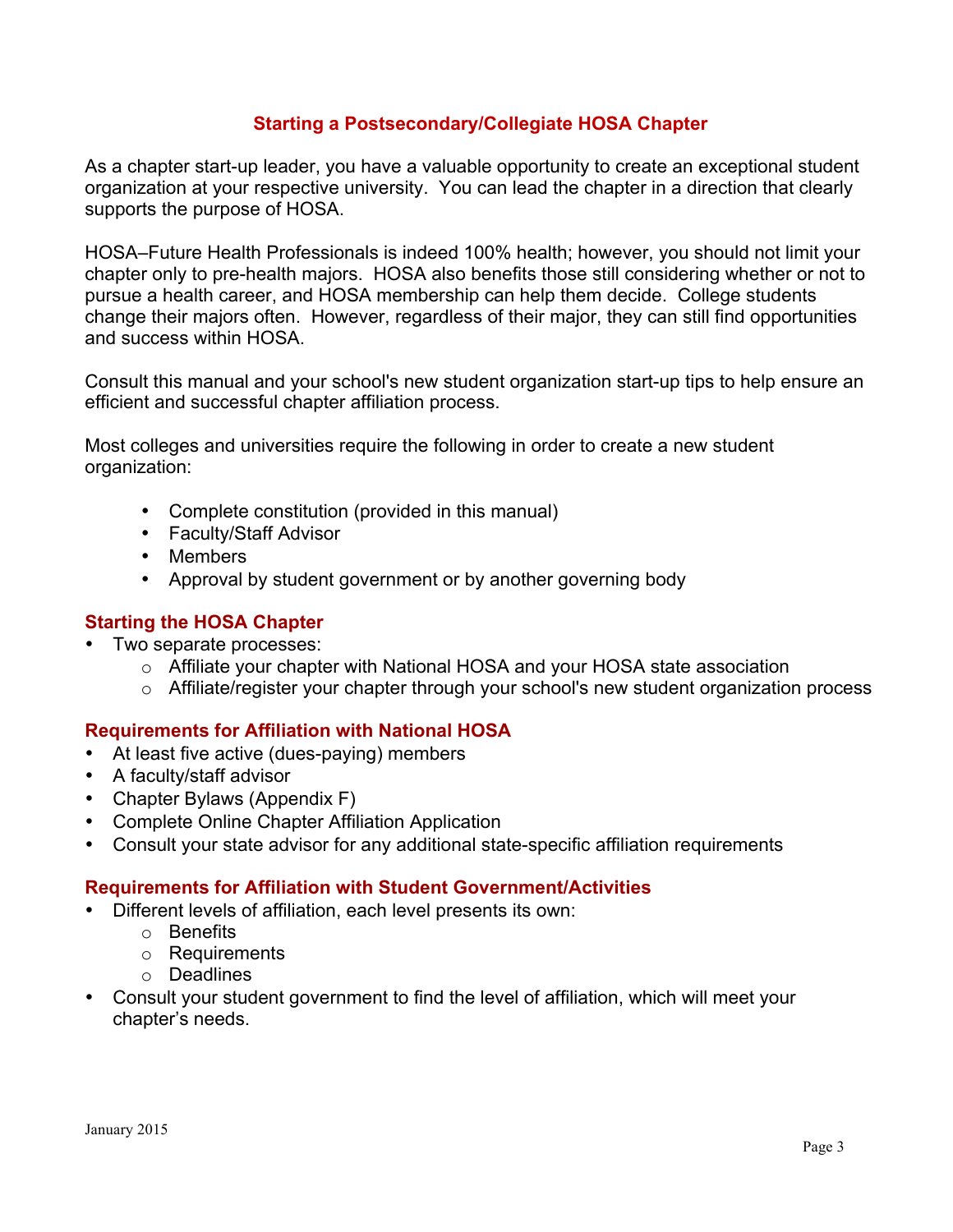## **Barrier to HOSA Chapter Formation**

- Are there other pre-health organizations on campus?
	- $\circ$  If one exists at your school, read about the organization/club and attend their first meeting.
	- $\circ$  In order to explain to students why HOSA is unique, you must know what the "competition" does or does not offer. For example, HOSA offers scholarships, fiftyfive health- and leadership-related competitive and recognition events, and partnerships with corporate and nonprofit associations as well as the Medical Reserve Corps and U.S. Public Health Service. These are a few of the opportunities HOSA offers.

## **How to get students' attention?**

- What interests pre-health college students?
	- Some students may not be willing to spend time or money necessary to study for competitions or attend the HOSA National/State Leadership Conferences. Once you learn your members' specific interests, you may find some are indeed interested in the NLC and/or SLC. You can then target your in-depth discussions about conferences and competitions exclusively to those who have expressed an interest.
- What will attract members?
	- o Competition
	- o Outstanding Volunteer Service Recognition Awards
	- o National Service Project
	- o Community Service opportunities
	- o Leadership Opportunities
	- o Medical Reserve Corps and Public Health Partnerships
	- o Presidential Service Award
	- o Scholarships
	- o Office of the Surgeon General Internship
	- o Networks of students and professionals

## **Membership Recruitment**

- Recruit (at least five) potential members
	- $\circ$  How/Where? (See page 5 for discussion of each of the following):
		- **Fall/Spring Activities Fair (Very Important)**
		- **In-Class Announcements**
		- Conversations with friends and fellow students (Crucial!)
		- Facebook, Instagram, Twitter the Power of Social Networking
	- o When?
		- As early as possible
		- Continue membership recruitment throughout the entire year

## **Content of "HOSA in a Nutshell" speech (Appendix A):**

- What is HOSA?
	- o What makes HOSA unique and what are the benefits?
	- o HOSA opportunities may benefit students when applying for health professions schools.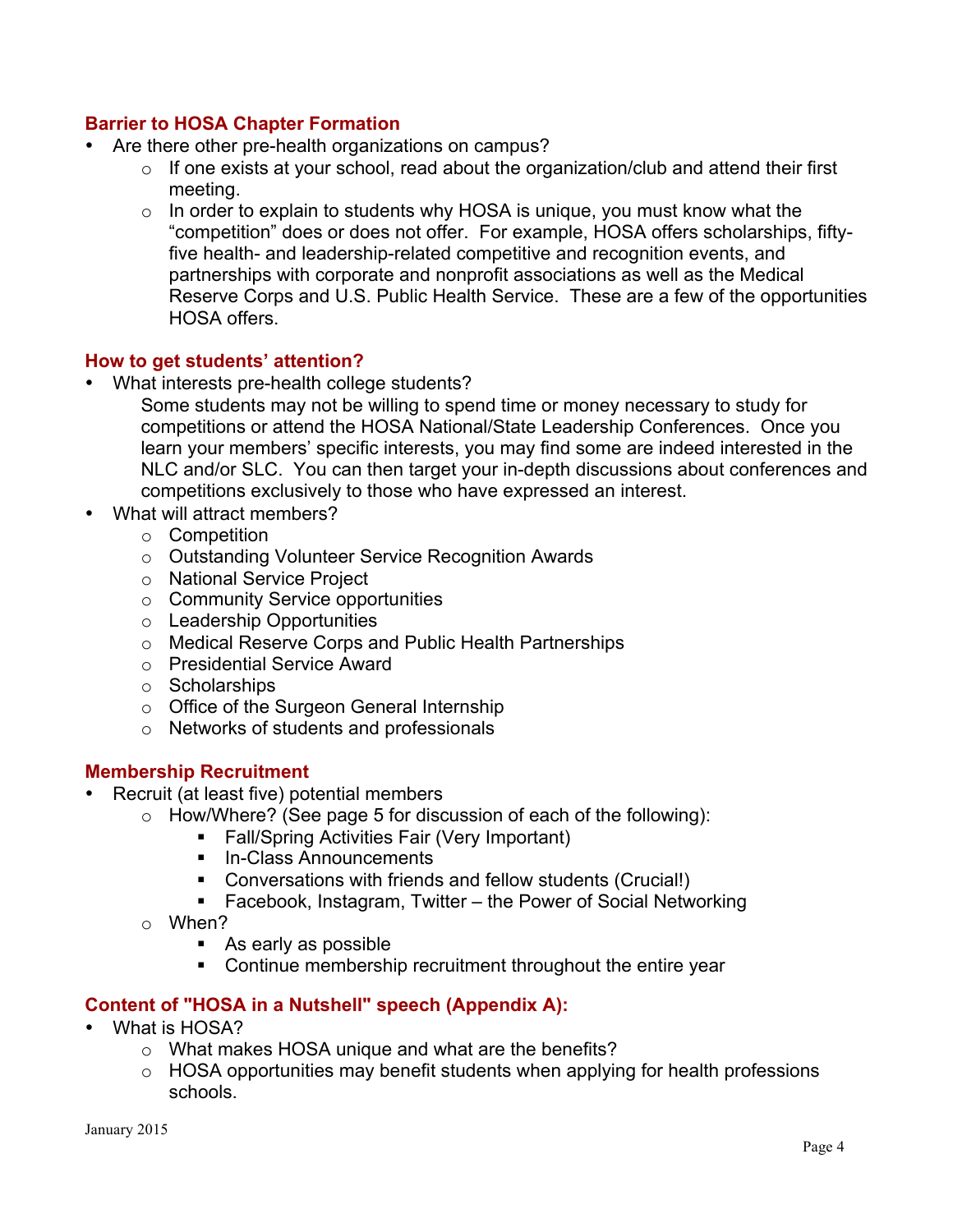## **HOSA Informational Flyers (Appendix B)**

• Clearly and concisely explains benefits of HOSA to students. Include your name and contact information along with time, date, and location of meetings. You may consider calling the first meeting an "Interest Meeting."

## **HOSA Prospective Member Sign-Up Sheet (Appendix C) should include:**

- Name
- E-mail address and cell number
- Class year

## **Membership Recruitment Opportunities/Activities Fair**

- Bring sign-up sheet and copies of informational flyer.
- Position yourself at the entrance.
- Never wait for students to approach you (occasionally walk among the students, approach any- and everyone).

## **What to say:**

- $\triangleright$  Do say:
	- o Are you interested in volunteer opportunities?
	- o Are you interested in scholarship opportunities?
	- o During the conversation, transition into a discussion of HOSA and the specific opportunities which make it unique!
	- o Be sure to transition into HOSA smoothly. HOSA is "Future Health Professionals" and building future health leaders. Feel free to share the mission as well.

## **Immediately After Activities Fair**

- Create a HOSA list-serv (for sending mass e-mails to interested students).
- Add names and e-mail addresses to list-serv.
- Send a welcome e-mail and other information.
- Start Twitter and Instagram accounts and make a Facebook page.

## **In-Class Announcements**

- Ask professors for permission to make an announcement about HOSA at the beginning of class.
- Tell everyone you know/meet about HOSA, even non pre-health majors!

## **Face-to-Face Conversation**

- Whenever you meet someone new, tell him or her about HOSA.
- Tell everyone you encounter to spread the word about HOSA and encourage interested students to attend the next meeting.
- You may want to carry HOSA flyers or business cards to give to interested students at all times.
- Offer incentives for member recruitment at meetings.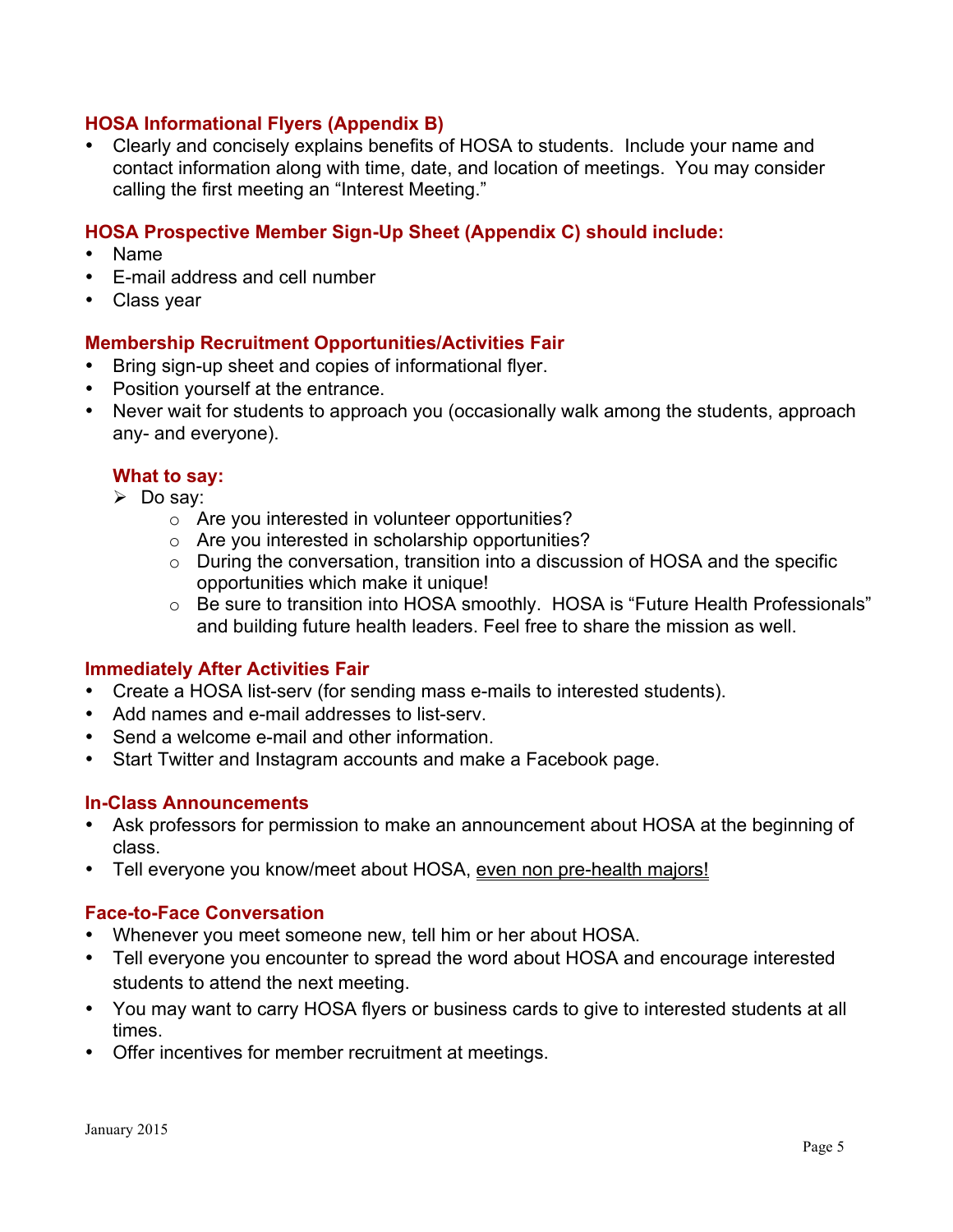## **Chapter Facebook Page, Instagram and Twitter**

After the chapter has been officially chartered with the university, create a Facebook page, Instagram and Twitter accounts to keep students informed of HOSA activities and to help gauge interest as chapter events are planned.

## **Mass E-mail to the entire college/university**

Some schools offer student organizations an opportunity to send an informational e-mail to the entire student-body. Inquire about this potentially beneficial option. (Remember though the most effective means of attracting members may be face-to-face conversations).

## **Your First Meeting Room Reservation Policies**

Some colleges/universities do not allow organizations on campus to reserve meeting-rooms until they are affiliated with the student government/official organizations. Find out if there are rooms you may use for your first few planning meetings, which do not need to be reserved. If you have a friend who is an officer of another health-related organization, you could ask that organization to reserve a room until your chapter is officially affiliated with the student government.

## **Ideas to attract maximum number of people to First (Interest) Meeting:**

- On the day of the first meeting, call every person on the sign-up sheet you have from the activities fair.
	- $\circ$  This demonstrates you are passionate about, and committed to, the organization.
	- $\circ$  This personal touch sends the message that each person's presence at the meeting is individually desired and important.
- Create a Facebook event and send a message out at least one week prior to the meeting.
- Send an extra e-mail/ other social media message the day before and/or the day of the meeting with the meeting agenda.
- Post flyers around campus with the meeting time, date, and location.
- Offer free food (i.e. pizza, chips) if possible.

**As you proceed with the affiliation process, you may find you need someone to assist you. Consider appointing an interim vice-president for chapter affiliation at your first meeting. However, you should also try to form an executive council as soon as possible to help share your workload and enable the chapter to run as efficiently and effectively as possible. Create an online application for prospective officers to ensure qualified students are elected. Such sites you could use include Survey Monkey, Google forms, etc.** 

## **Timing the First Meeting**

- Hold meeting as soon as possible at the beginning of the semester.
- Hold the meeting in an easily accessible building (i.e., the student center).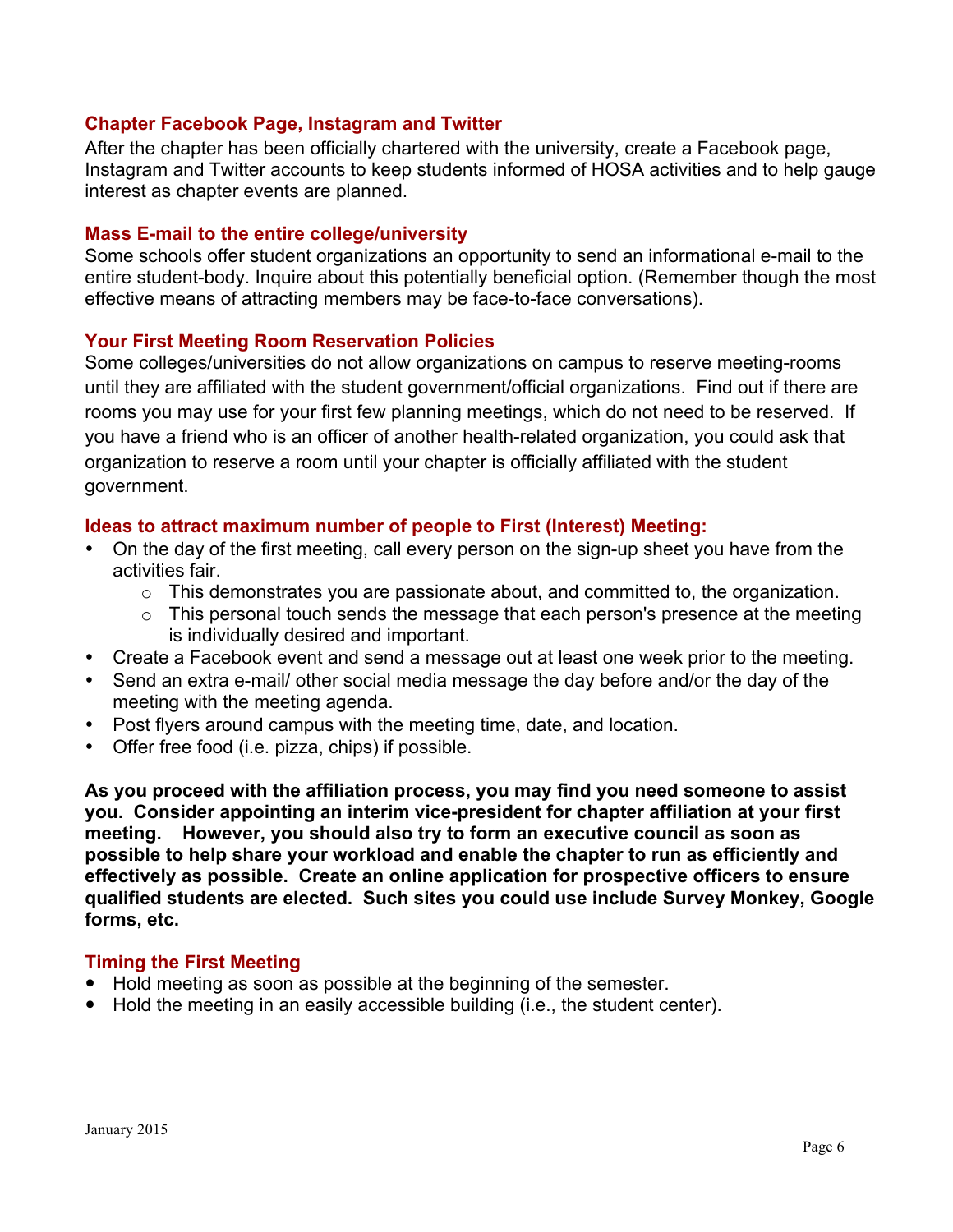## **At the first meeting**

- Follow the agenda:
	- $\circ$  Pass around attendance sheet. (same as sign-up sheet--Appendix C)
	- o Introductions (Yourself, vice-president [if applicable]. Ask students to introduce themselves and share their career goals and reason for attending the meeting.)
	- o Ask if anyone was HOSA member in high school or have heard of HOSA.
	- o If HOSA alumni are present, ask them to register for free alumni membership at http://www.hosa.org/node/37 Alumni can also become postsecondary/collegiate HOSA members.
	- o State your short- and long-term goals for the chapter.
	- o Ask if anyone has any further questions about HOSA.
	- o Excite them!
- Describe chapter affiliation process:
	- o The National HOSA affiliation process as well as the process for chartering your chapter with the university and state association.
	- o Affiliation fees
		- Inform members of the unique opportunities HOSA offers before mentioning membership dues. Emphasize that dues enable HOSA to provide these invaluable benefits.
- Solicit suggestions for chapter activities
- Discuss officer positions (i.e., secretary, treasurer, reporter, etc)
	- o You, vice-president and advisor can decide types of positions that are necessary.
- Offer an incentive for the person who brings the most new people to the second meeting who commit to membership.
- Send a follow-up e-mail to the listsery with:
	- o A summary of the business addressed.
	- o Officer positions and responsibilities.
	- o Date, time, and location of second meeting.

## **At the second meeting**

- Elect officers (this depends on your own and your vice-president's discretion)
	- $\circ$  All positions may not be filled.
	- o Continue to seek qualified members to fill positions.

## **Recruiting an Advisor**

- Can be quite challenging.
- Why would this be difficult?
	- o Most professors are very busy.
- <sup>o</sup> May believe it would require too much time.

**Ideally, find a health science/professions related faculty member to serve as the advisor. Extend the search to other faculty/staff members if the initial attempt to recruit a related professor is unsuccessful. Remember this HOSA chapter is quite different from a high school HOSA chapter. Students, not the advisor, will be primarily responsible for administrative tasks necessary to run a successful HOSA chapter.**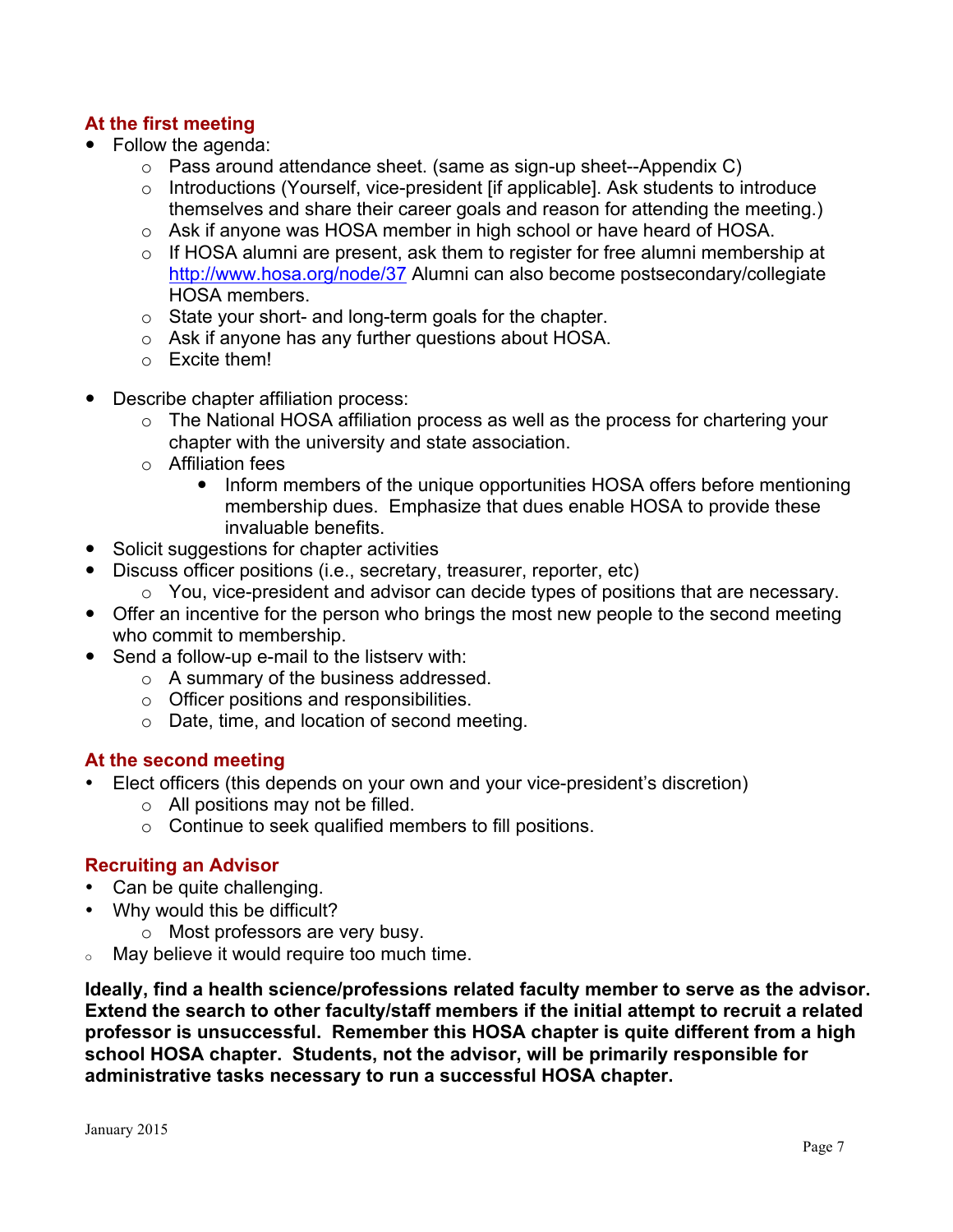## **Make it Easy for the Advisor**

- Arrange for the chapter to pay the advisor's dues.
- Commit to officers completing paperwork. online affiliation, and handling dues.
- Show appreciation. Have the chapter buy him/her a HOSA-related gift or gift card.

## **Contacting Potential Advisors**

- Make a list of health professions or science related faculty and staff members.
- Identify and narrow to five to seven good choices. E-mail and call these people.
	- $\circ$  Set up a time to meet in person.
	- o Be efficient and effectively use everyone's time.

## **Overview of Potential Advisor-Form Letter (Appendix D)**

- Introduction
	- o Greet the potential advisor.
		- o Explain how s/he was identified.
- Body of Letter
	- o Define HOSA.
	- $\circ$  Share the requirement to have a chapter advisor.
- Request and Conclusion
	- o Re-statement of topic
	- o Respectful conclusion

## **Affiliating the Chapter with National HOSA**

- Contact National HOSA at 1-800 321-HOSA or hosa@hosa.org
	- o Request a charter number and advisor password for the college or university.
	- o Share name of faculty advisor.
	- $\circ$  Send chapter bylaws if requested. (Modify bylaws provided in this handbook to meet chapter's specific needs).
- Visit Chapter Affiliation page and begin the process: http://www.hosa.org/node/20
	- $\circ$  National HOSA Membership Deadline: Fall: January 1<sup>st</sup> and Spring: March 1<sup>st</sup>
	- o Contact your state advisor concerning membership deadlines, as your state association may require members to be registered by different dates
	- o State advisor contact information: http://www.hosa.org/node/24

## **Chapter Affiliation Application**

National HOSA does not allow students to be removed from the chapter's membership list once the affiliation application is submitted. Therefore, it is highly recommended to require members to pay their affiliation fees before registering members through the online HOSA Chapter Affiliation Application.

- For the online chapter affiliation application you will need each member's:
	- o Full name and class (i.e. freshman, sophomore, etc.)
	- o School or home address
	- o Cell number and e-mail address
	- o Ethnicity
- Membership fees are due to National HOSA 30 days after registration. It is imperative to read directions on HOSA Chapter Affiliation Application prior to submission.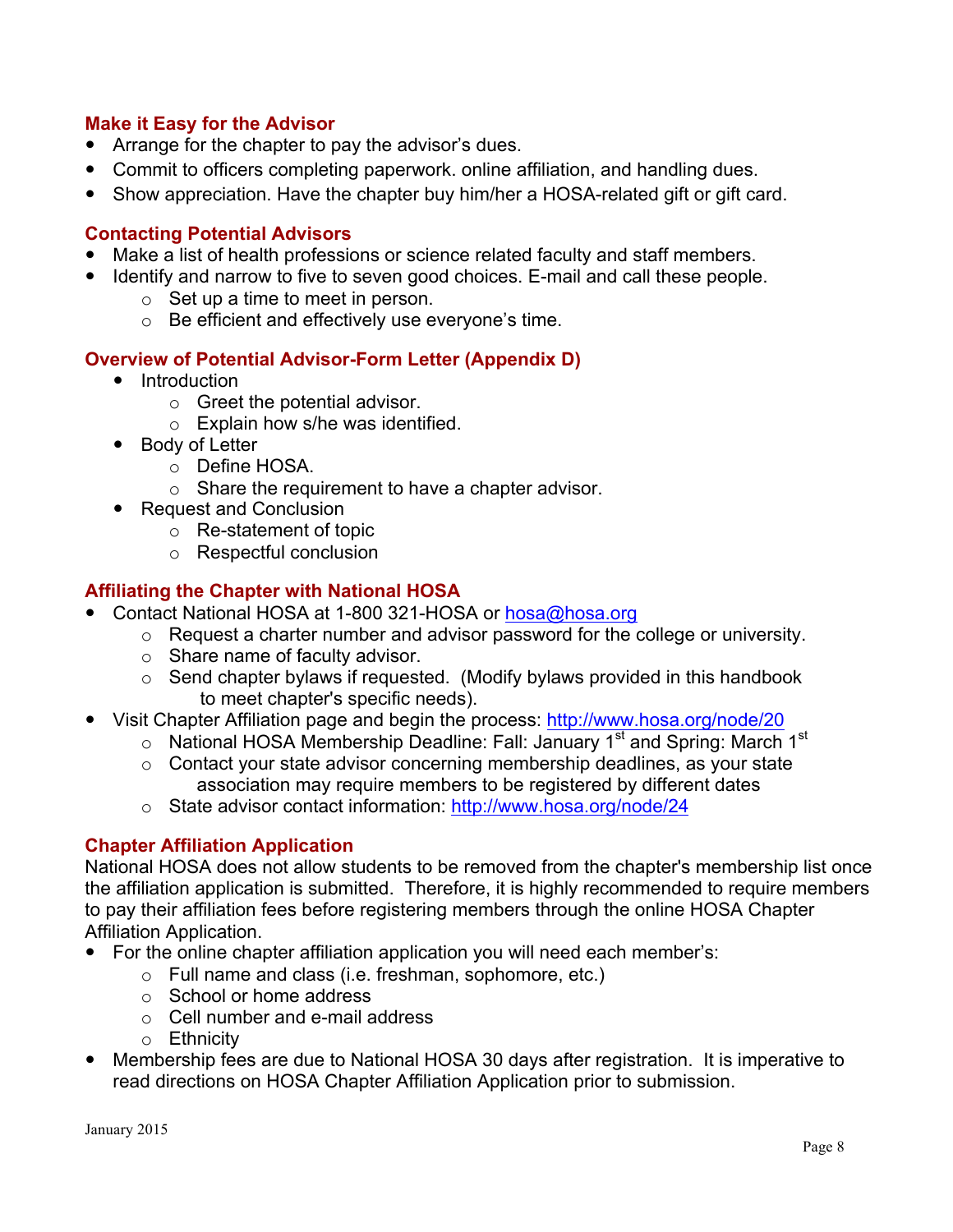## **Affiliate HOSA Chapter with the Student Government**

Familiarize yourself with the varying levels of affiliation for organizations at your college/university. Each level will have different:

- o Requirements
- o Benefits
- o Deadlines
- Explore each level before school begins and pursue the level of affiliation that will enable your chapter to meet the goals you set for it.

## **Presentation to Student Government**

- You may be required to make a presentation to the student government convincing them to recognize the chapter. During the presentation you must be prepared to:
	- Emphasize uniqueness of HOSA
	- Explain how HOSA will benefit members?
	- Explain how HOSA will benefit your college community?
	- Explain why this level of affiliation meets your chapter's needs.
	- Contact National HOSA or your state association for assistance with presentation or marketing materials.

## **Increasing Awareness of HOSA**

- Sponsor campus-wide events:
	- o How many per semester?
		- $\triangleright$  Depends on number of active members
		- $\triangleright$  Funding
- First year:
	- o Plan active events/meetings
	- o In the fall, try to hold a few events/meetings during HOSA Week, the first full week in November.
- Remember that *Quality is more important than Quantity*.

## **Handing Off the Chapter**

- This is a gradual process which ideally occurs over the four years of the leaders attend the college/university
	- o Lead
	- o Teach
	- o Supervise
	- o Follow-up

## **Final Thoughts**

- Remember to always let your passion for HOSA shine through.
- The opportunities HOSA offers members are always increasing. Keep up to date by regularly visiting the National HOSA website (www.hosa.org), like the Facebook page and follow HOSA on Instagram and Twitter.
- Review postsecondary/collegiate chapter survey to gain ideas to use in your implementation process and moving forward. [PS/C Survey](http://www.hosa.org/sites/default/files/PS-Collegiate Chapter Survey.pdf)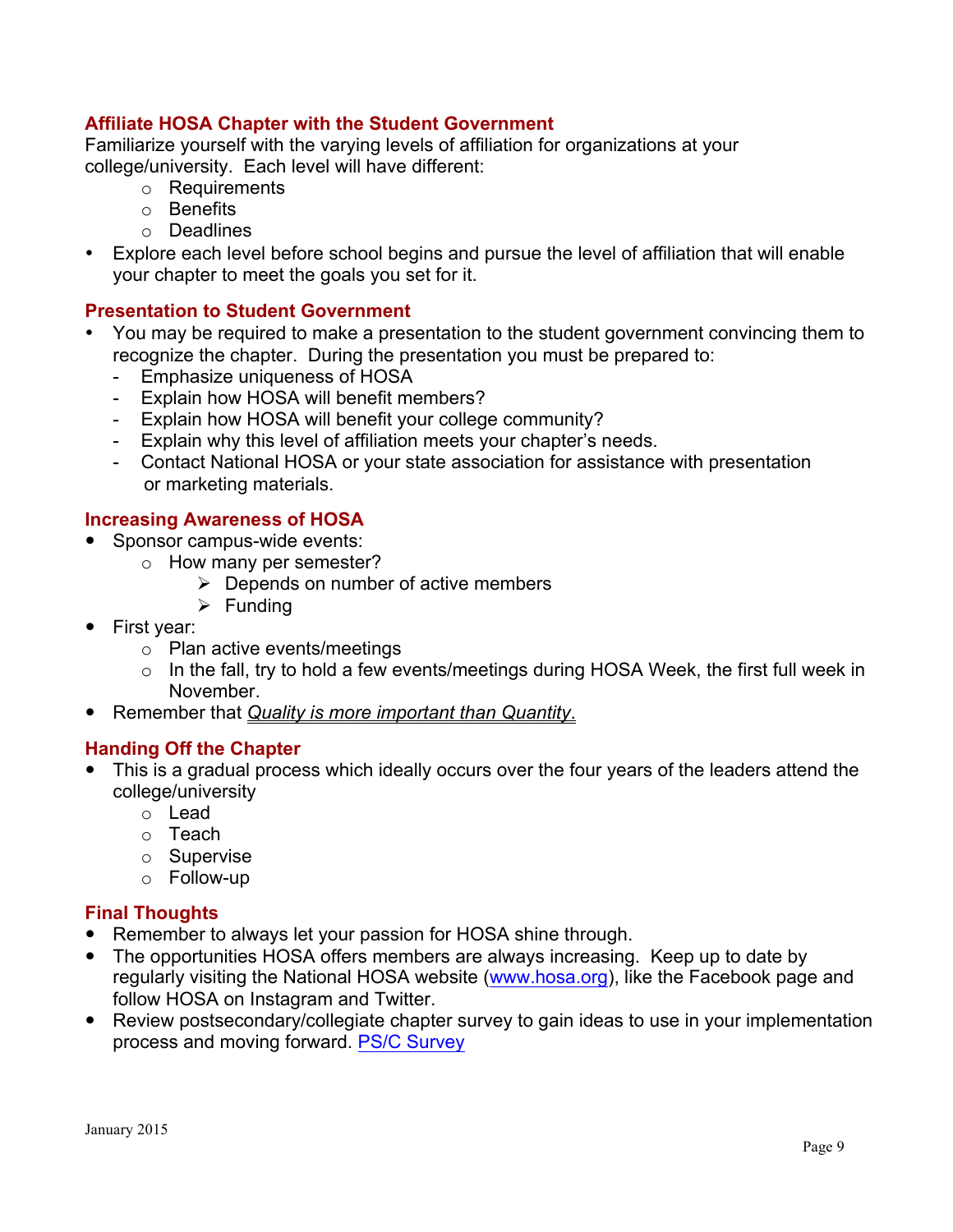# *HOSA Postsecondary/Collegiate Division*

# **HOSA in a Nutshell Speech**

(Memorize it, but practice delivering it in a way that sounds natural and dynamic)

HOSA–Future Health Professionals is a national student-led organization run by and for students interested in pursuing careers in the health professions. Founded in 1976, HOSA has over 4000 secondary and postsecondary/collegiate chapters in 48 state associations with approximately185, 000 members. HOSA is officially recognized by the U.S. Department of Education along with eight other career and technical student organizations. HOSA is an exclusively health oriented organization. We can devote 100% of our resources to helping students become effective, compassionate, health professionals and leaders in their chosen field of work. The unique benefits of HOSA include volunteer service, state and national scholarships, educational symposia, fiftyfive different competitive and recognition events at the state and national conferences, networking with HOSA partners, as well as leadership opportunities at the local, state, and national levels. All health science and health professions schools highly prefer applicants who demonstrate academic achievement in addition to well-rounded students with actual experience with health-related community service, leadership skills, and school involvement. HOSA membership provides you with all of these key opportunities.

## **[HOSA Introduction PowerPoint](http://www.hosa.org/sites/default/files/HOSA Intro Dec 2014.pptx)**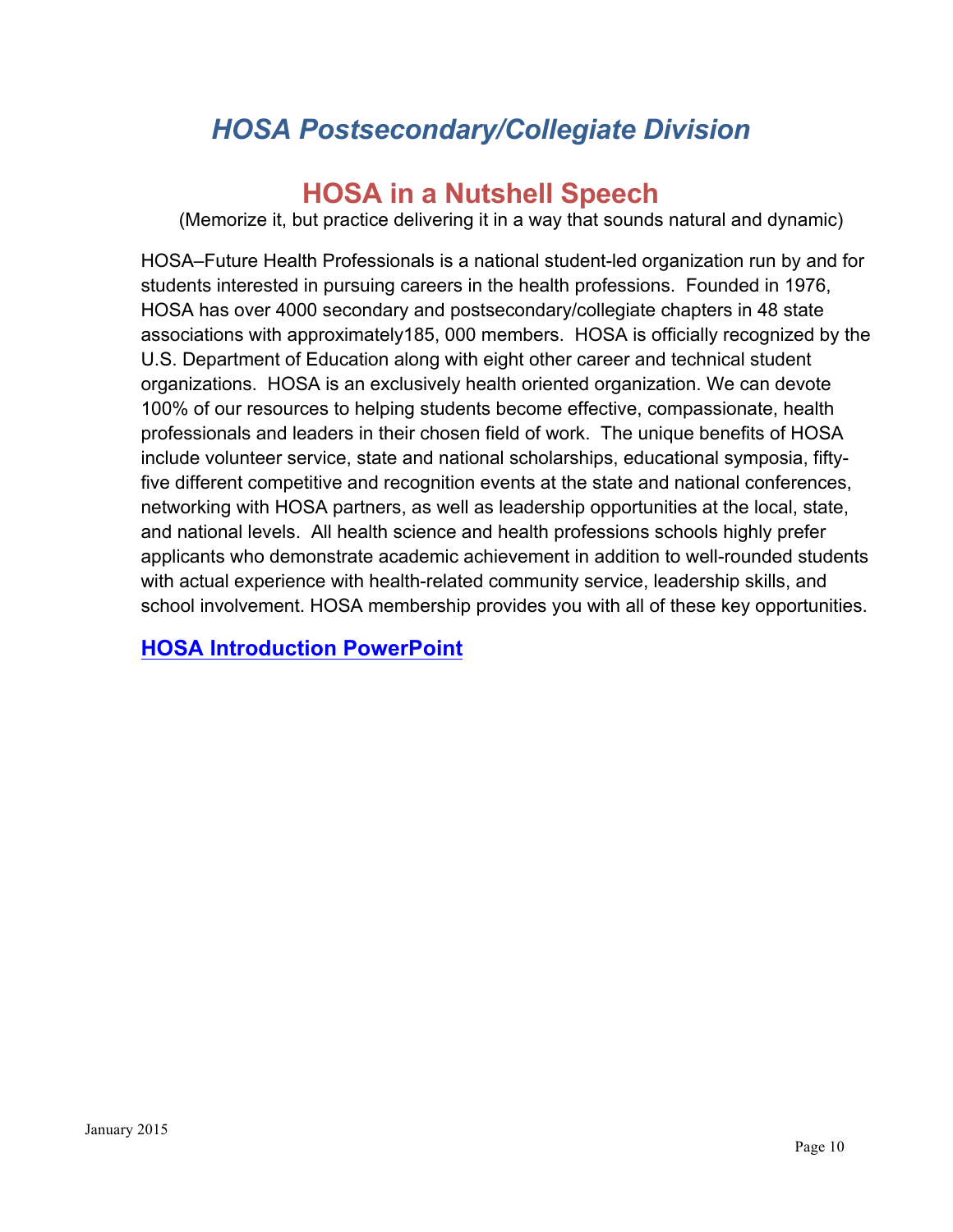

# **The Hands of HOSA Mold the Health of Tomorrow**

## **—National HOSA Motto**

 **Health Science and HOSA—A Healthy Partnership!**

 **—National HOSA Tagline**

# **Why HOSA?**

- **Premier national** student-led organization **exclusively dedicated to future health professionals**
- **Recognized** by the U.S. Department of Education
- **48 state associations** with over 185,000 members

• **Annual State and National Leadership Conferences** offering multiple opportunities that inspire, motivate, recognize, and reward outstanding team and individual performances

- **State and National Scholarships** awarded annually
- **Fifty-five** health– and leadership-related competitive and recognition events
- **Outstanding Volunteer Service** Recognition Awards
- **Elected leadership opportunities** at the local, state, and national levels
- **Educational Symposia** and Workshops presented by leaders in health industry

• **Networking opportunities** with nearly 100 businesses and organizations that have official partnerships with HOSA

• **Visit www.hosa.org to learn more!**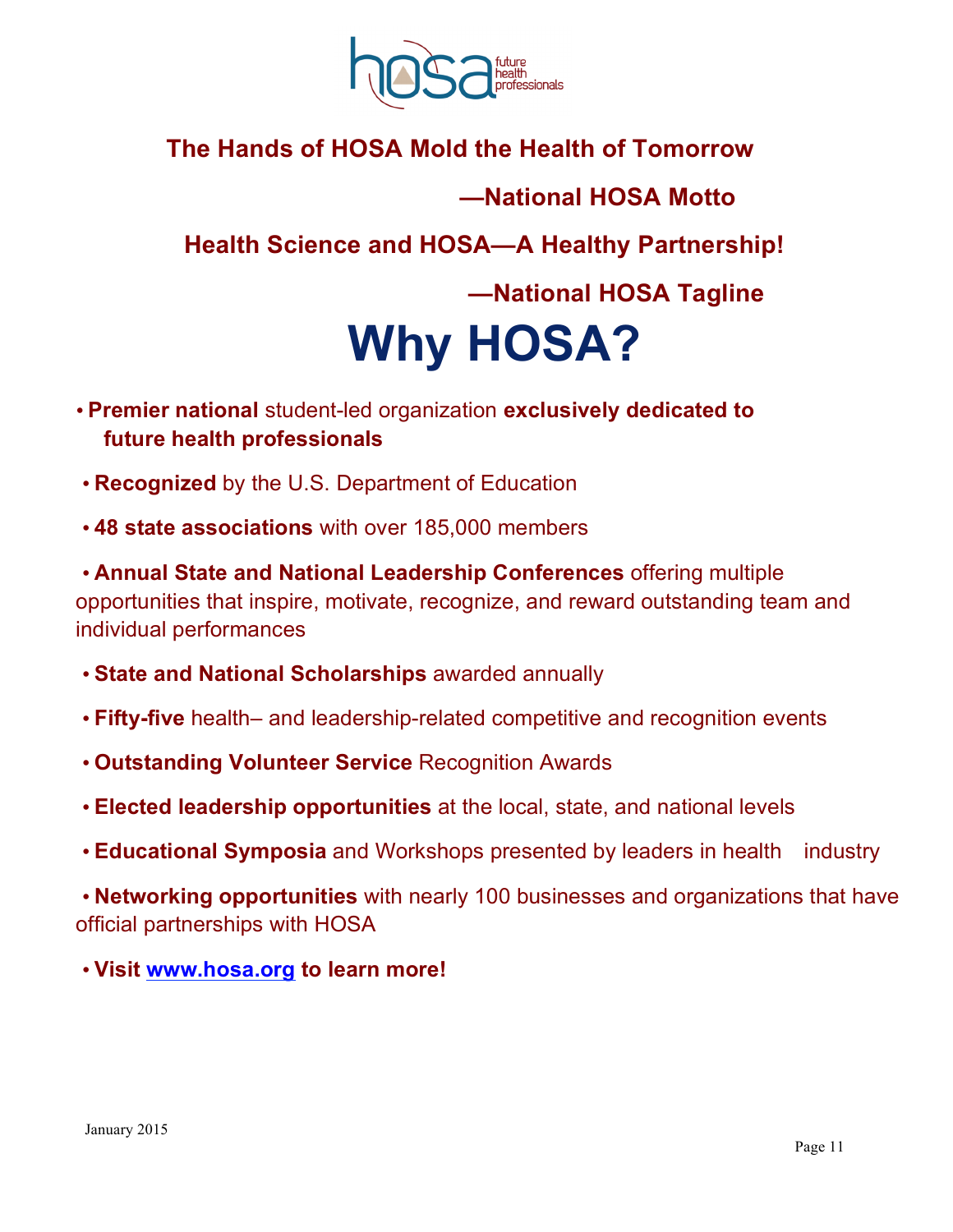

# Sample Prospective Membership List

Please Write Legibly

| <b>NAME</b> | <b>E-MAIL ADDRESS</b> | <b>PHONE NUMBER</b> | <b>CLASS</b><br><b>YEAR</b> |
|-------------|-----------------------|---------------------|-----------------------------|
|             |                       |                     |                             |
|             |                       |                     |                             |
|             |                       |                     |                             |
|             |                       |                     |                             |
|             |                       |                     |                             |
|             |                       |                     |                             |
|             |                       |                     |                             |
|             |                       |                     |                             |
|             |                       |                     |                             |
|             |                       |                     |                             |
|             |                       |                     |                             |
|             |                       |                     |                             |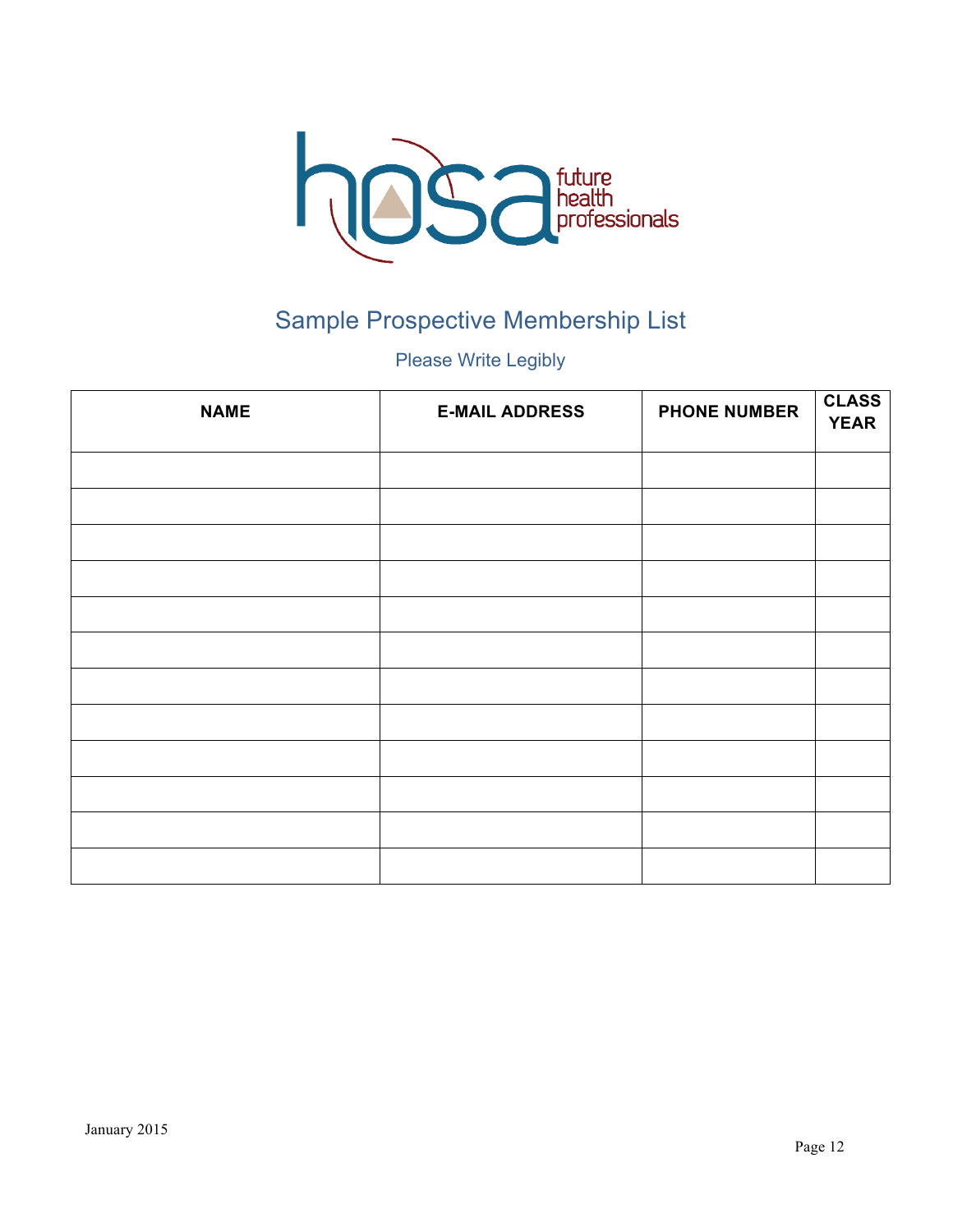## **Potential Advisor Sample Letter**

I am (**your name**) and (**your relationship to/how you know this professor)**. I have an important inquiry for you. I am a member of the (**college name**) Chapter of HOSA-Future Health Professionals. We are searching for a faculty/staff advisor for our chapter.

## **Description of HOSA and benefits:**

HOSA–Future Health Professionals is a national student-led organization run by and for students interested in pursuing careers in the health professions. Founded in 1976, HOSA now has over 4000 secondary and postsecondary/collegiate chapters in 48 state associations, and over 185,000 members. HOSA is officially recognized by the U.S. Department of Education. HOSA is 100% health; therefore, HOSA focuses resources to helping students become effective, compassionate health professionals and leaders in their chosen field of work. The unique benefits of HOSA include leadership opportunities at the local, state, and national levels, volunteer and community service opportunities, scholarships nationwide, state and national leadership conferences that include educational symposiums, fifty-four different competitive and recognition events, networking opportunities with HOSA's nearly 100 profit and non-profits business and health industry partners. All professional level schools of health professions prefer applicants, who demonstrate leadership skills and actual experience with health-related community service and academic achievement. HOSA membership provides students with all of these key opportunities. www.hosa.org

## **Faculty/Staff Advisor requirement and time commitment:**

The HOSA Bylaws require that each chapter have a faculty/staff advisor in order to affiliate with the state and national associations. The time commitment is guided by how much you *want* to be involved in our chapter's activities. You may forward any paperwork you receive from National HOSA or (**your state)** HOSA to our president, who will follow up on the correspondence and simply keep you informed. Although the advisor of our chapter would be encouraged to attend state and national conferences, this, again, is not required as we can have a chaperone (who is not our faculty/staff advisor) to attend these events.

I understand you have many responsibilities. However, we are hoping—as you see the value of our chapter on our campus and realize that the time commitment is minimal—you would consider lending your support as our advisor. Thank you for considering our request. Would it be possible for us to arrange a time to discuss this opportunity? I can be reached at (**your phone**) or my email (your address).

## **Your name,**

## **Your Position**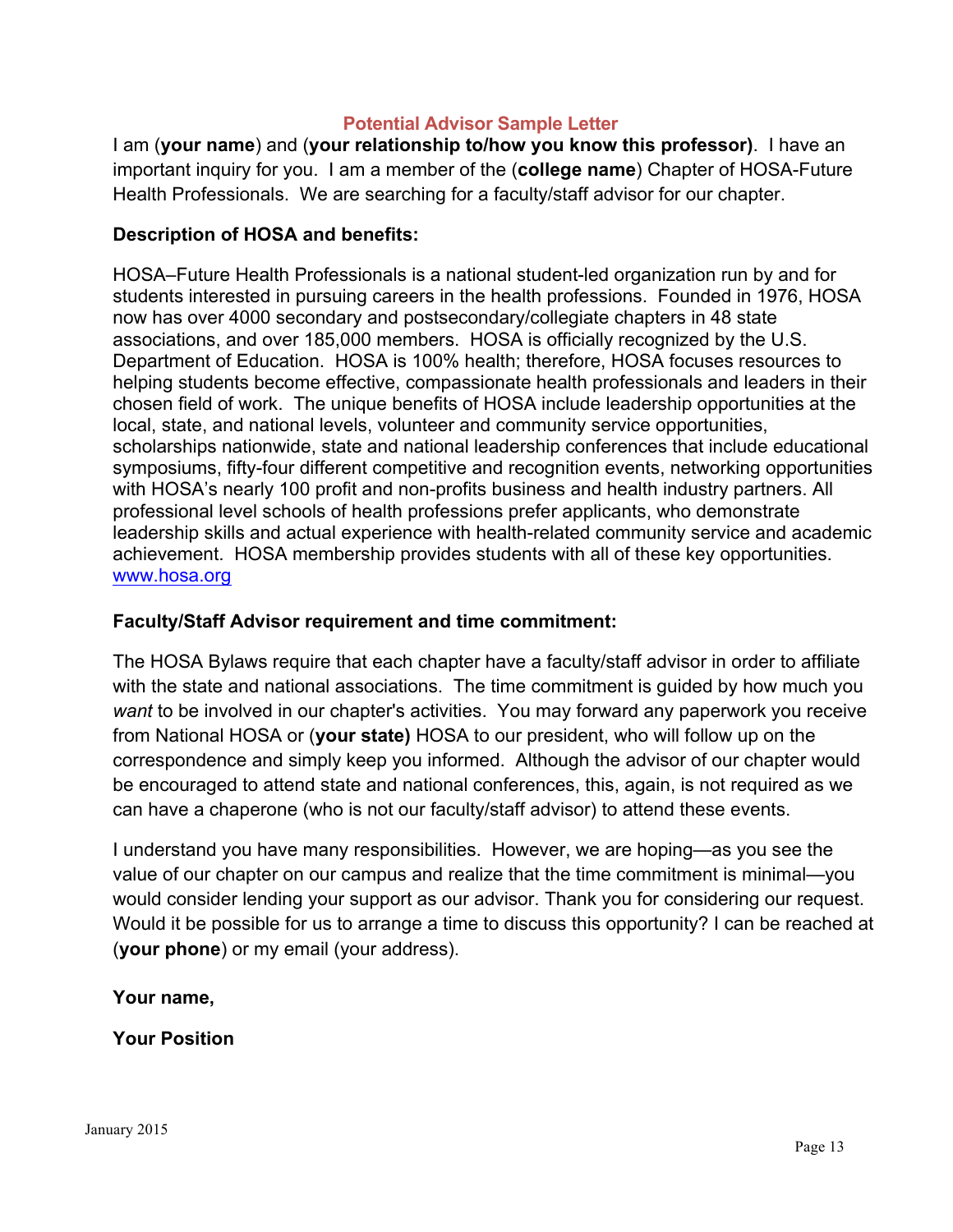## **Sample Bylaws of your HOSA Chapter ARTICLE I**

## **NAME**

The official name of this organization shall be The Name of your College/University HOSA. The acronym The Name of your College/University HOSA may be used to designate the organization.

## **ARTICLE II**

## **AFFILIATIONS**

## **Section 1**

- a. The Name of your College/University HOSA is a local association of (enter name of the state affiliation) HOSA and name of your state affiliation is a state association of the national HOSA organization, by and for students who are or were enrolled in secondary or postsecondary/collegiate health science education programs and/or are interested, planning to pursue, or pursuing a career in the health professions.
- b. Members shall be students who are or have been enrolled in health science classes, and/or are interested, planning to pursue, or pursuing a career in the health professions, and persons associated with, participating in or supporting health science in a professional capacity.
- c. The Name of your College/University HOSA shall be composed of students who are not enrolled in high school, have received a high school diploma and/or are enrolled in a health care related field at the undergraduate level, and/or are interested, planning to pursue, or pursuing a career in the health professions.

## **Section 2**

a. The Name of your College/University HOSA is a local member of your state HOSA affiliate; therefore, National HOSA shall charter it.

## **ARTICLE III**

## **PURPOSE AND OBJECTIVES**

The primary purpose of The Name of your College/University HOSA is to serve the needs of its members and strengthen the Health Science Education (HSE)-HOSA Partnership in the following ways:

- a. Foster programs and activities, which will develop:
	- 1. Physical, mental and social well-being of the individual
	- 2. Leadership, character and citizenship
	- 3. Ethical practices and respect for the dignity of work.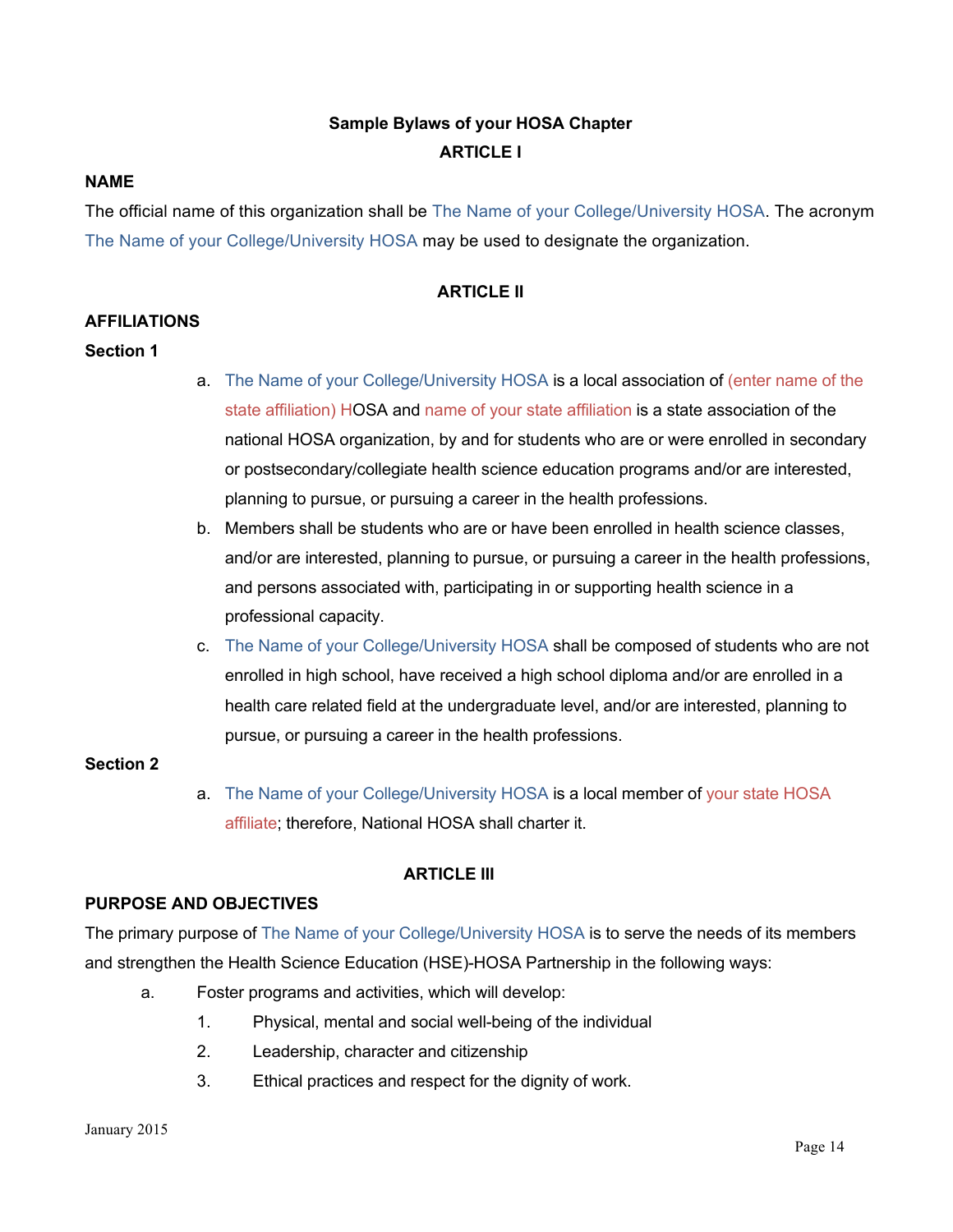- b. Foster self-actualization of each member, which contributes to meeting the individual's psychological, social and economic, needs.
- c. Build the confidence of students in themselves and their work by providing opportunities to assume responsibilities and by developing personal and occupational competencies and social skills that lead to realistic choices of careers and successful employment in the health care field.
- d. Promote inter-organizational relationships with professional groups, businesses, industries and other organizations.
- e. Recognize individual achievement in scholarship, occupational skills or services rendered, by providing recognition and awards.
- f. Promote involvement in current health care issues, environmental concerns and survival needs of the community, the nation and the world.

## **ARTICLE IV**

## **MEMBERSHIP & PARTICIPATION**

## **Section 1**

- a. The Name of your College/University HOSA is open to students, without regard to race, color, religion, national origin, disability, age, veteran's status, sexual orientation, political affiliation or gender.
- b. National HOSA must receive affiliation fees for fall on or before January 1 of the membership year. National HOSA must receive affiliation fees for students who enroll after January 1 on or before March 1 of that same year.

## **ARTICLE V**

## **ADVISOR**

- a. Help the students to establish a Program of Work, which is a list of activities, projects and events for the year.
- b. Assist officers in carrying out their responsibilities, supervise committee activities, provide time for business and program meetings in which students assume responsibility, and expedite the practice of good parliamentary procedure at all times.
- c. Initiate competitive events, emphasizing good sportsmanship, while assisting students to evaluate their own progress.
- d. Encourage students to attend functions open to them
- e. Encourage fund-raising activities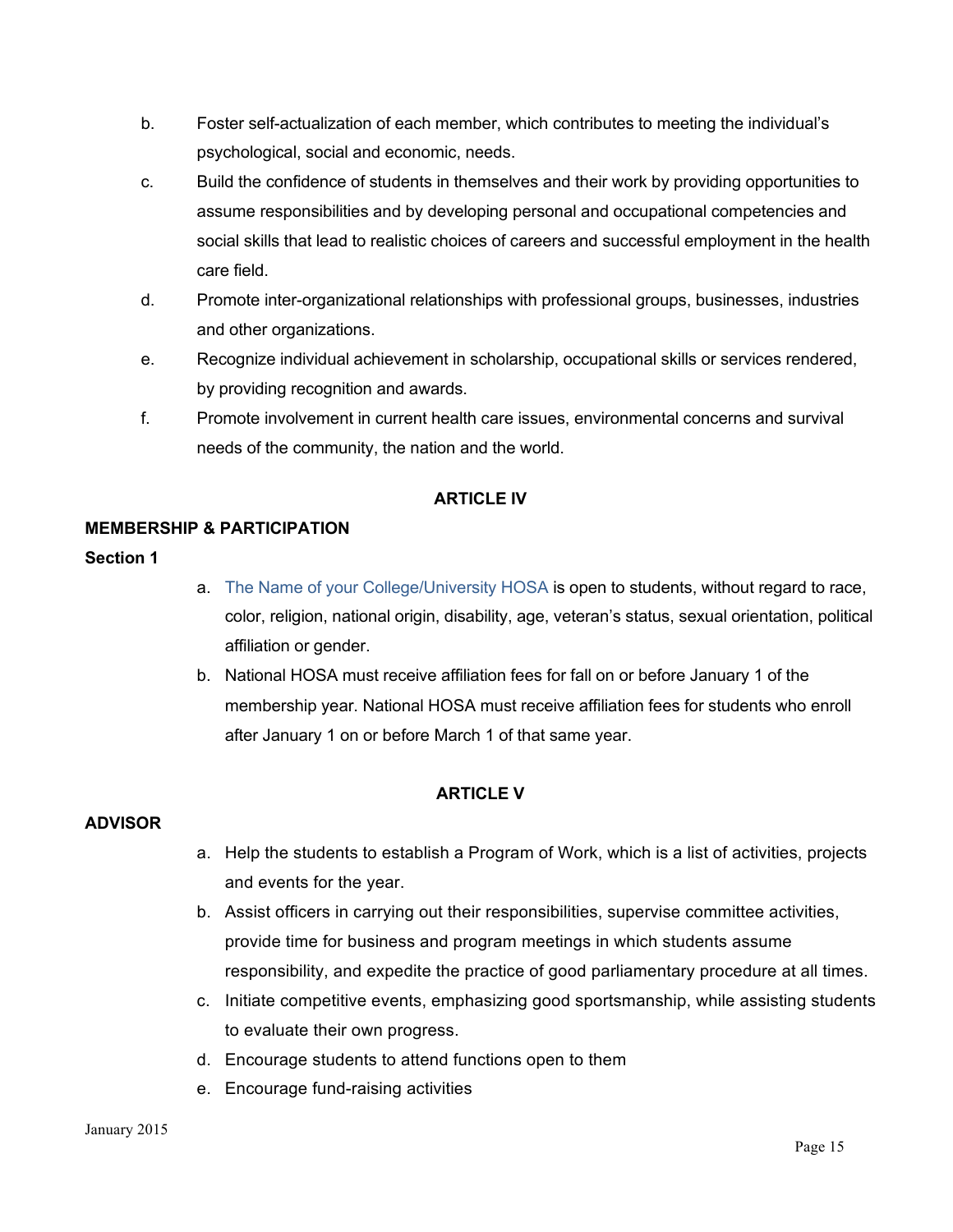- f. Monitor, revise, and constructively critique all reports (Secretary, Treasurer, committees, etc.).
- g. Encourage capable members to seek local, state, and national offices.
- h. Assist students in preparing for leadership activities and competitive events and coordinate other forms of student recognition.
- i. Encourage Chapter participation in all conferences.

## **ARTICLE VI**

## **MEETINGS**

## **Section 1**

a. General meetings for The Name of your College/University HOSA chapter shall be held on a regular basis.

#### **Section 2**

a. The President or Executive Council shall call special meetings as necessary.

## **Section 3**

- a. A majority of the membership present shall constitute a quorum.
- b. Two/thirds of the Executive shall constitute a quorum.

## **ARTICI F VII**

## **EXECUTIVE BOARD**

## **Section 1**

- a. President
	- 1. Works closely with the chapter advisor
	- 2. Develops meeting agenda with assistance of Executive Council.
	- 3. Preside over and conducts meetings according to accepted parliamentary procedure.
	- 4. Represents the chapter and organization at special functions.
	- 5. Keeps organization work moving in a satisfactory manner
	- 6. Displays enthusiasm and a good attitude and projects a good image.
- b. Vice-President
	- 1. Assists the President
	- 2. Oversees all committees
	- 3. Presides at meetings in the absence of the President
	- 4. Is prepared to assume duties and responsibilities of the President, in case of an emergency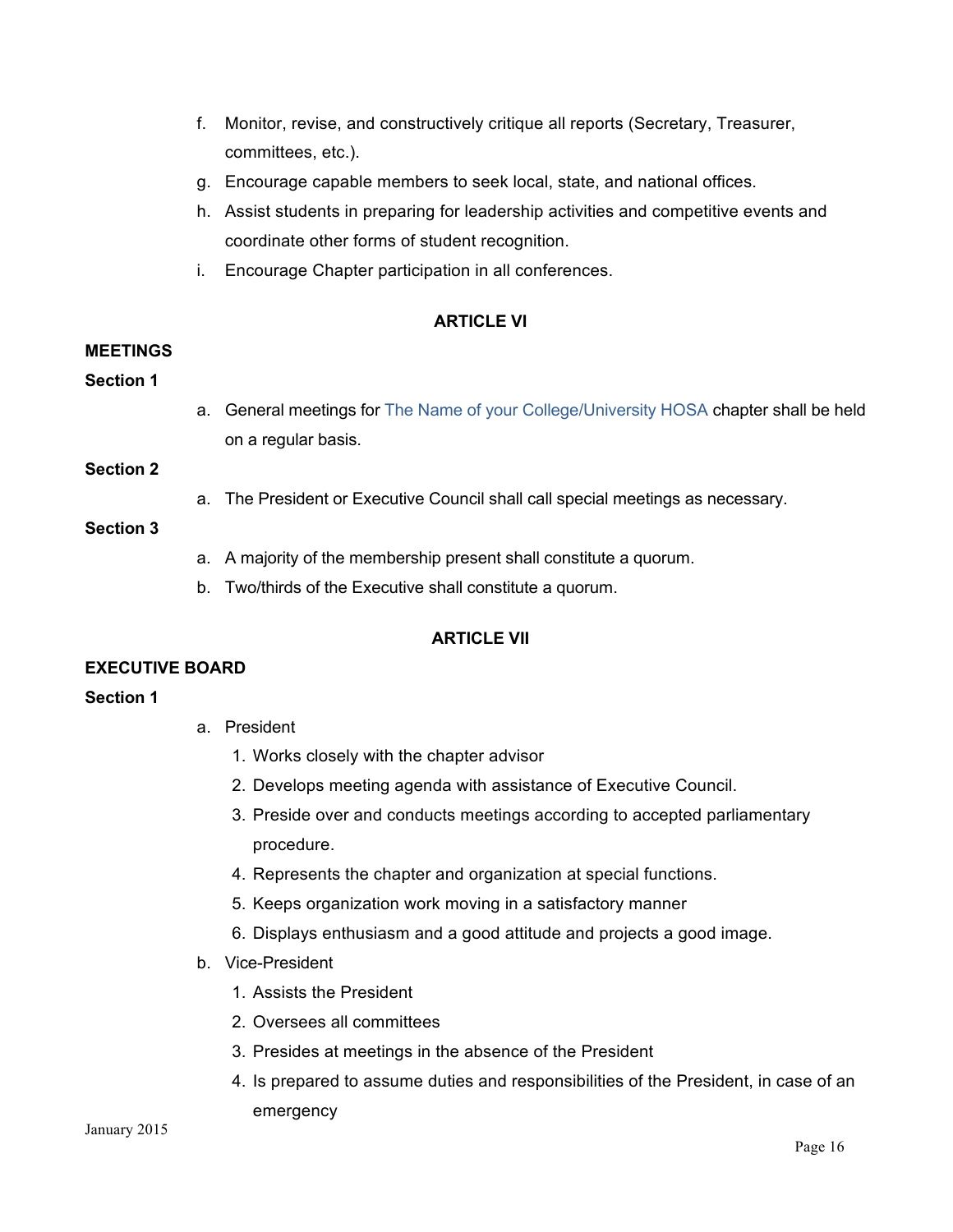- c. Secretary
	- 1. Is recording officer of the chapter
	- 2. Keeps minutes of meetings.
	- 3. Keeps and responds to all official chapter correspondence
	- 4. Sends and posts meeting notices
	- 5. Counts and records rising votes
	- 6. Keeps permanent records
	- 7. Cooperates with the treasurer in keeping an accurate membership roll and issues membership cards to current members
	- 8. Presides at meetings in the absence of presiding officers
- d. Treasurer
	- 1. Assist with deposits and disbursements of the chapter funds.
	- 2. Collects dues
	- 3. Assists with the financial records.
	- 4. Devises appropriate ways and means of financing activities.
	- 5. Cooperates with the secretary in keeping accurate membership roll.
	- 6. Assists in the preparation of financial statements and reports.
	- 7. Reports financial information at meetings.
- e. Reporter/Historian
	- 1. Prepares news articles for publication and/or broadcast
	- 2. Contacts local newspapers regarding chapter events.
	- 3. Files clippings and pictures of activities and keep a scrapbook.
	- 4. Assists in maintaining a chapter HOSA bulletin board.
	- 5. Assists with planning and arranging exhibits
	- 6. Arranges for chapter participation in local radio and/or television programs
- f. Parliamentarian
	- 1. Assist in the capacity of arbitrator in matters of parliamentary procedure during meetings.
	- 2. Assists the presiding officer in answering any request for ruling on procedures
	- 3. Keeps parliamentary procedure resources available

## **Section 2**

a. Members will be notified when vacancies are available within the Executive Board.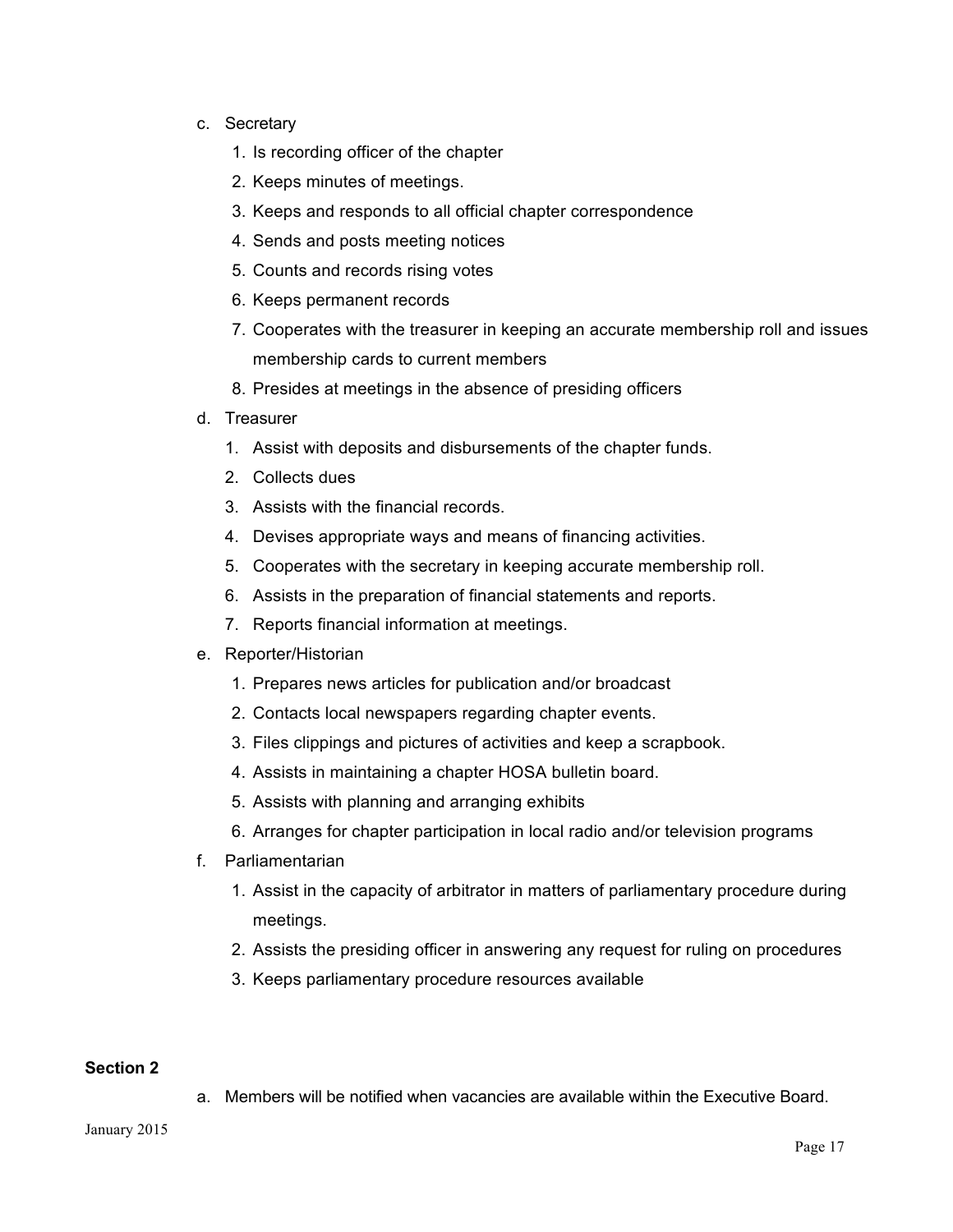## **ARTICLE VIII**

## **ELECTIONS**

## **Section 1**

a. The officers of the chapter shall be President, Vice-President, Secretary, Treasurer, Reporter/Historian, and Parliamentarian.

## **Section 2**

a. Election of officers shall be held annually or as described by governing officer(s).

## **Section 3**

- a. During a special annual meeting, qualified candidates may present their nomination.
- b. Elections shall be cast by ballot and by a majority vote of members.

## **ARTICLE IX**

## **FUNDS**

## **Section 1**

- a. The Name of your College/University HOSA Treasurer will be responsible The Name of your College/University HOSA revenues and making the information public to committee members.
- b. A budget of expenditures will be developed by the Treasurer and approved through Executive Committee consensus. The approved budget will be made public to the committee.
- c. The Name of your College/University HOSA may receive funds from Student Congress, other organizations, fundraising activities, and voluntary donations.
- d. At the end of the academic year, all funds will roll over to the next academic year.

## **ARTICLE X**

## **RATIFICATION**

The constitution will be ratified by a majority election through the listserv. Any modifications to the constitutions will be considered during a one-week review period.

**ARTICLE XI**

## **AMENDMENTS**

January 2015